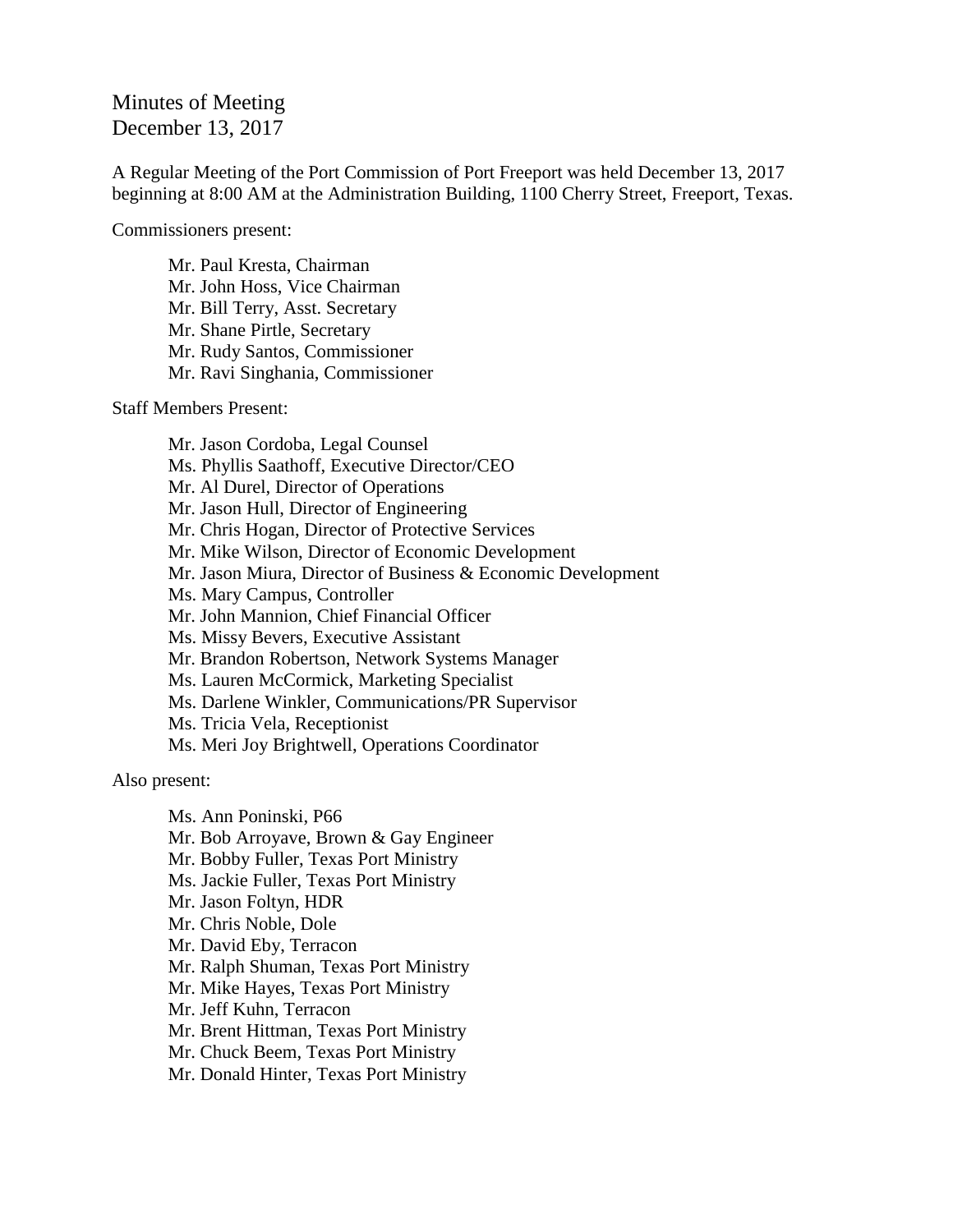- 1. CONVENE OPEN SESSION in accordance with Texas Government Code Section 551.001, et. seq., to review and consider the following:
- 2. Invocation Mr. Bobby Fuller, Texas Port Ministry
- 3. Pledge of Allegiance: U.S. Flag & Texas Flag
- 4. Roll Call. Commissioner Kresta noted that all Commissioners were present.
- 5. Safety Briefing Chris Hogan.
- 6. Approval of minutes from the Regular Meeting held November 30, 2017.

A motion was made by Commissioner Pirtle to approve the minutes with the removal of the line stating staff reports were tabled. The motion was seconded by Commissioner Hoss with all Commissioners present voting in favor of the motion.

7. Receive report from Executive Director/CEO and/or Port staff on activities and matters related to administrative affairs. Port tenant updates, USCOE, rail issues, AAPA Committees, leases, contracts, upcoming Port and civic events and other related administrative affairs.

Ms. Saathoff reported attending the Tenaris Inaugural Ceremony December 11 for their new facility noting both Energy Secretary Perry and Governor Abbott were in attendance. The Port expects vessel activity to increase going into the new year now that the facility is up and running. Ms. Saathoff and Jason Miura attended the Petrochemical Conference in Houston December 12 where the Port partnered with Unit Cargo and A&R Logistics to host a reception for current and potential customers. The Port also held its  $4<sup>th</sup>$  Quarter CAP Meeting December 7. At this time, Ms. Saathoff called on Chris Hogan who gave a safety summary presentation for the time period December 2016 – November 2017. Ms. Saathoff reported that the rail project has lost a few days due to weather. Jason Hull stated that five days were lost due to rain but they were able start work back up today.

8. Receive report from Commissioners on matters related to meetings and conferences attended, Port presentations and other related Port Commission matters.

Commissioner Santos reported attending the Tenaris Inauguration December 11 and CAP Meeting held December 7.

Commissioner Pirtle reported attending the Tenaris Inauguration December 11 and CAP Meeting held December 7. He will be attending the Brazoria-Fort Bend Rail District meeting this Friday, December 15.

Commissioner Hoss reported attending the Tenaris Inauguration as well as the Corps meeting with Major General Jackson November 30. He also attended the CAP Meeting December 7.

In addition to attending the Tenaris Inauguration and CAP Meeting, Commissioner Singhania reported attending the Friends of the San Bernard River meeting and the Petrochemical Conference.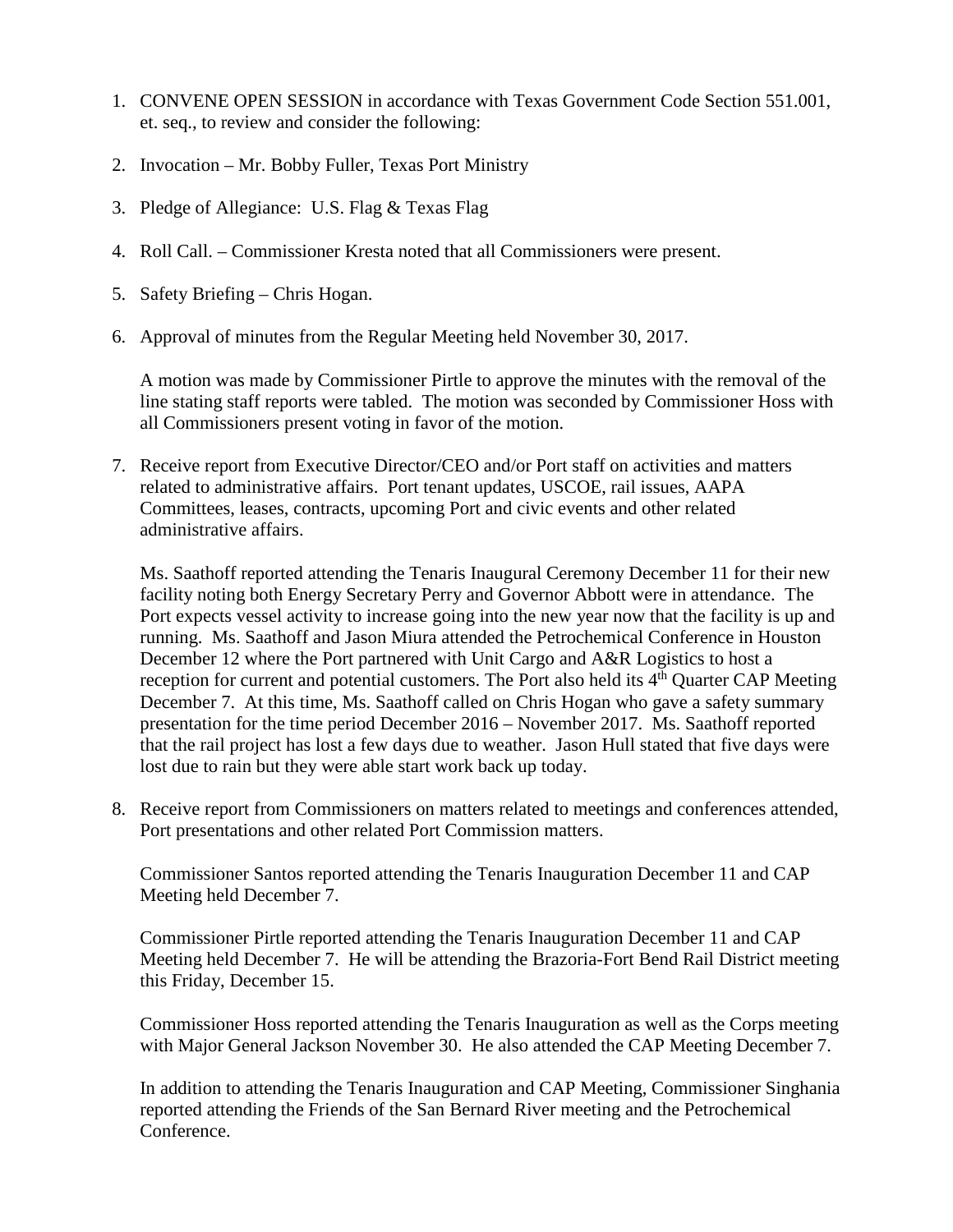Commissioner Terry reported attending the CAP meeting and Tenaris Inauguration.

9. Public Comment.

Mr. Bobby Fuller with Texas Port Ministry addressed the Board regarding the Golf Tournament and thanked the Board and Port staff for their continued support.

10. Presentation of check to Texas Port Ministry from proceeds of Port Freeport Golf Tournament.

Commissioner Kresta and staff presented a check to Bobby Fuller with Texas Port Ministry in the amount of \$43,500.00 for the proceeds raised at the golf tournament held in October 30, 2017. Due to the generous sponsors, participants and volunteers, this amount exceeds last year by \$9,275.

11. Approval of a Contract with AAA Asphalt Paving, Inc. for the Port Road Project, Turning Basin Road and Pete Schaff Boulevard Repairs, for an amount not to exceed \$484,655.00.

Mr. Hull stated bids were opened December 5 with six contractors submitting bids. AAA Asphalt was the best and lowest bid submitted and it is staff's recommendation to award the contract to AAA in the amount of \$484,655.00. Some of the damages along Port Road include potholes and alligator cracking by the Chiquita yard. Estimated time to complete the project is 90 days.

A motion was made by Commissioner Hoss to approve the contract. The motion was seconded by Commissioner Santos with all Commissioners present voting in favor of the motion.

12. Approval of a Contract with Meredith Environmental, Inc. for the East End Properties 2017 Phase II Project, for an amount not to exceed \$145,952.00.

This item was tabled.

Mr. Hull explained that Meredith Environmental submitted the lowest bid for this project, however after reviewing the scope of work, they withdrew their bid because they missed some of the items in the scope. Staff will bring this item back to the Board in January with recommendation to award contract to the second low bidder.

13. Approval of Stevedores License renewals submitted by the following:

Bryan Coastal Ceres Gulf Coastal Cargo of Texas, Inc. Cooper/Ports America LLC Freeport Terminals LLC Gulf Stream Marine, Inc. Gulf Stevedoring Services LLC James J Flanagan Shipping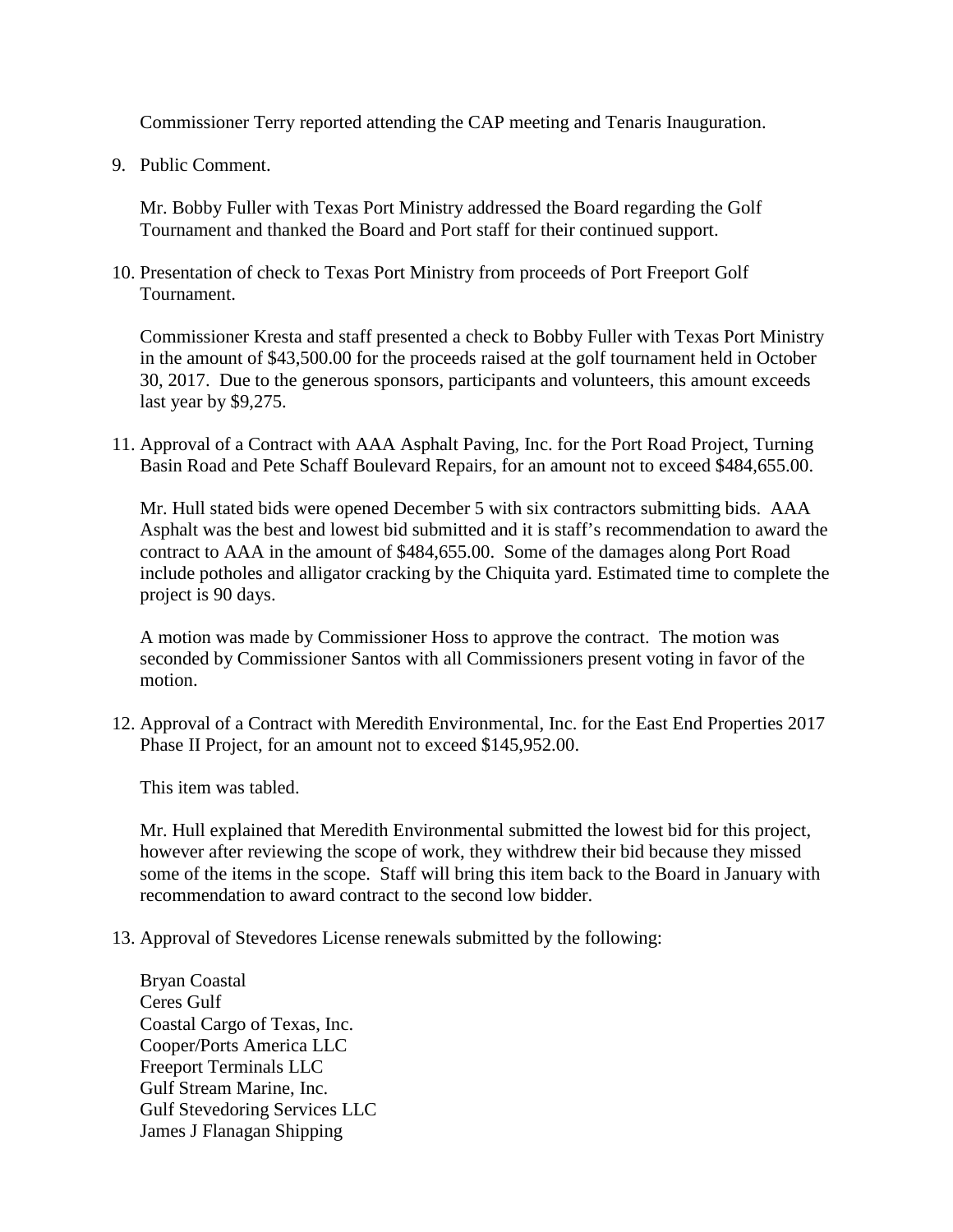Mammoet USA South, Inc. Ports America Texas, Inc. Red Hook ConRo Terminals, LLC Richardson Stevedoring & Logistics Suderman Contracting Stevedores

Mr. Durel stated that although the agenda lists thirteen stevedore license renewals, two have indicated they will not be renewing their license. This includes Coastal Cargo and Freeport Terminals. Mr. Durel went over a few highlights for the applications and noted the Port has not yet received a check from James J. Flanagan but did receive a scanned copy of the check that is in the mail. He also noted that Ceres Gulf doesn't do any direct work at the Port but they do furnish the labor for Freeport Terminals who is not renewing their license. All applications were reviewed in the Operations, Safety & Security Advisory Committee and it is staff's recommendation the Board approve the renewal for the eleven-remaining stevedore licenses submitted.

Commissioner Pirtle noted that the OSS Advisory Committee is in support of the renewals and made a motion to approve the eleven applications pending receipt of check from James J. Flanagan. The motion was seconded by Commissioner Hoss with all Commissioners present voting in favor of the motion.

14. Adoption of a resolution approving the acceptance of the Port's portion of proceeds received from high bidders on delinquent tax property held in trust by Brazoria County, Texas and authorizing the Chairman to join in conveyance to high bidders.

A motion was made by Commissioner Pirtle to approve the resolution. The motion was seconded by Commissioner Singhania with all Commissioners present voting in favor of the motion.

15. Discussion regarding the setting of the 2018 Port Commissioner meeting dates.

Commissioner Kresta stated the proposed meeting dates were previously sent to the Board for review and as in the past, the meetings for 2018 will fall on the  $2<sup>nd</sup>$  and  $4<sup>th</sup>$  Thursdays of the month. The November and December dates are adjusted to accommodate holidays. With no further discussion, the Board agreed to move forward with the proposed schedule.

- 16. EXECUTIVE SESSION in accordance with Subchapter D of the Open Meetings Act, Texas Government Code Section 551.001, et. seq., to review and consider the following:
	- A. Under authority of Section 551.072 (deliberation of real property) for discussion regarding:
		- 1. The potential exchange, lease, or value of real property located at Port Freeport, including but not limited to Parcels 7, 8, 10, 26, and 37.
		- 2. Discussion regarding the potential exchange, lease or value of real property located in Freeport, Texas, including but not limited to the area known as the East End of Freeport and bordered by the following streets: FM 1495; East 2<sup>nd</sup> Street; Terminal Street and East 8<sup>th</sup> Street in Freeport, Texas.